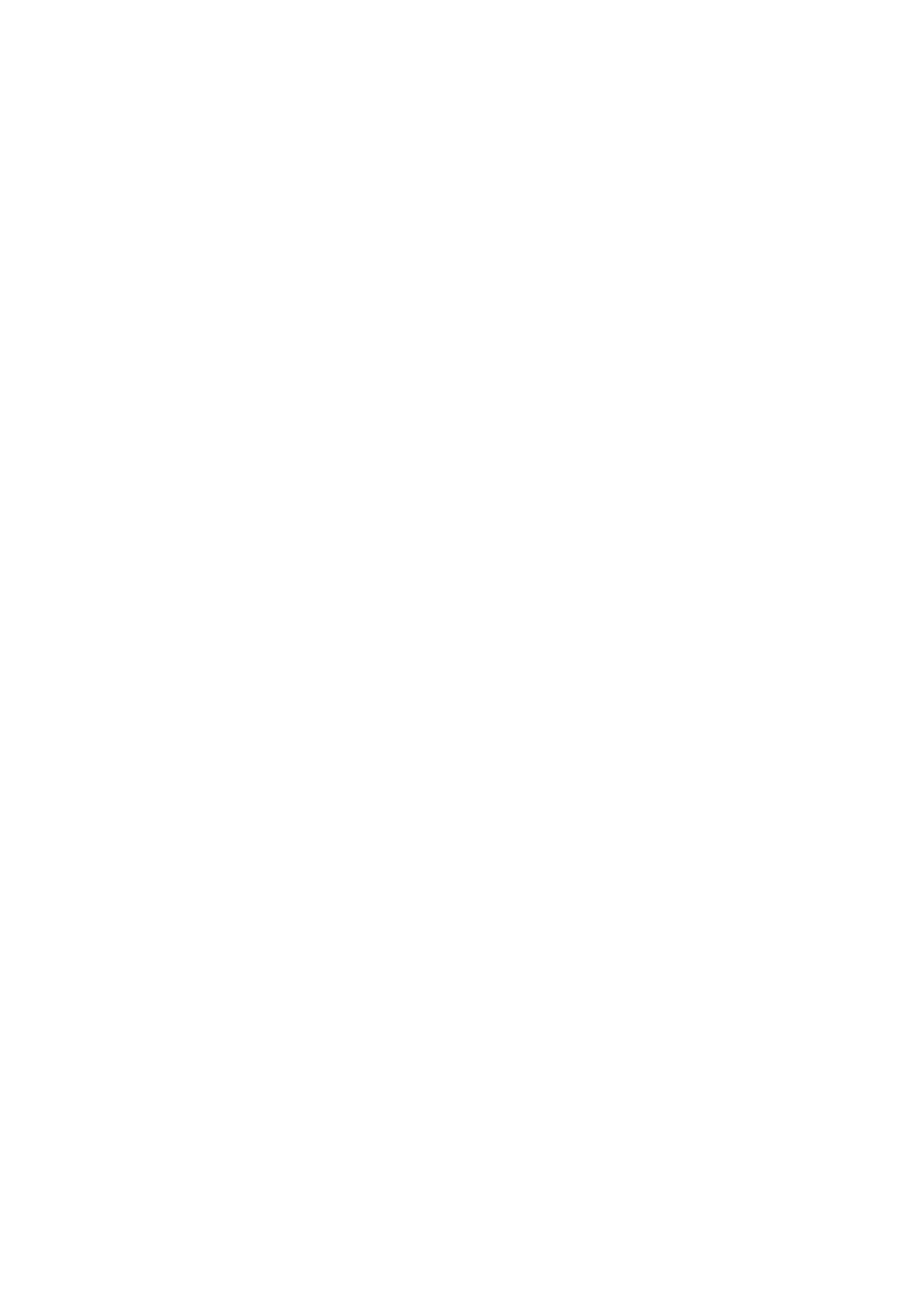Page

## **Contents**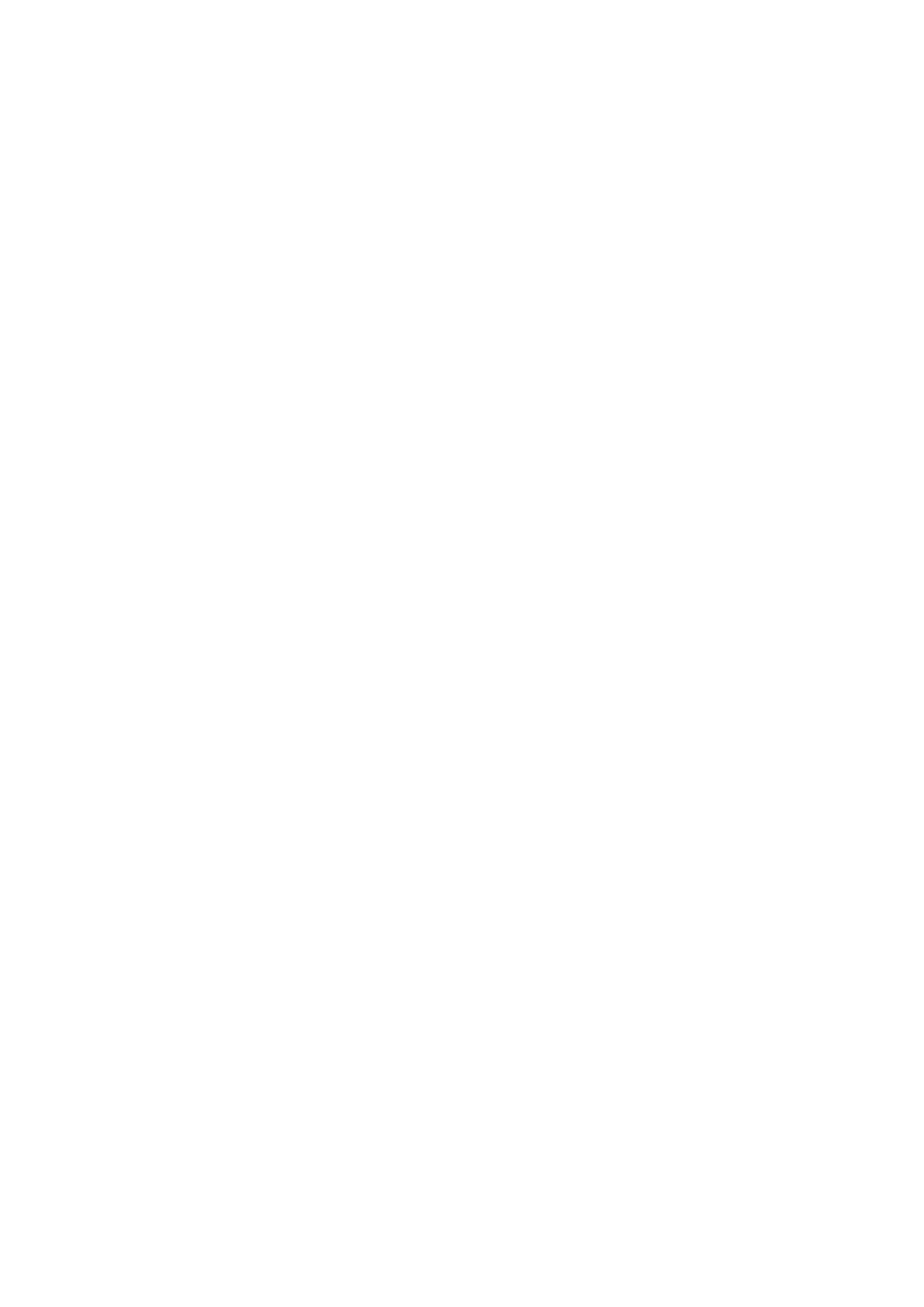# <span id="page-4-0"></span>**I. Obituaries**

# **Mr Yuriy Lyublin**

- **1.** The Director-General announces with deep regret the death, on 21 December 2015, of Mr Yuriy Lyublin, former First Deputy Minister of Labour and Social Development of the Russian Federation and regular Government member of the Governing Body and Government delegate to the International Labour Conference. Mr Lyublin represented his Government at sessions of the Governing Body and the International Labour Conference from 1998 to 2004. During the same period, he was also the Russian Federation delegate to the International Social Security Association (ISSA), in Geneva.
- **2.** Yuriy Lyublin was born on 9 November 1946. He began working at 19 as a metalworker fitter, work that he returned to following a period of three years' military service. He enrolled at the National External Legal Studies Institute, graduating in 1975, subsequently attending the Academy of Social Sciences of the Central Committee of the Communist Party of the Soviet Union, from which he graduated in 1981. From 1981 to 1991 he worked in the Social Security Department of the USSR State Labour Commission, first as Deputy Head, then as Head of Department. In 1991 he was appointed Head of the Central Department of Pensions and Social Security Benefits of the USSR Ministry of Labour; from 1993 to 1994 he was Deputy Minister of Social Protection of the Russian Federation as well as acting First Deputy Chair of the Board of the Russian Federation Pension Fund. In 1996 he became First Deputy Minister of Labour and Social Development.
- **3.** Yuriy Lyublin dedicated his working life and considerable intellectual powers as a jurist to the promotion and reinforcement of national social security and pensions in his country, for which he was honoured by the Government with the award of the Friendship of the Peoples Order in 1991 and his appointment in 2001 as an Honorary Legal Expert of the Russian Federation. He was a firm, lifelong supporter of social dialogue and tripartism and a close friend of the ISSA. The Governing Body will miss his expertise and his practical, common-sense approach to complex issues.
- **4.** *The Governing Body invites the Director-General to convey its condolences to the Government of the Russian Federation and to the family of Mr Yuriy Lyublin.*

# **Mr Yousef Kara**

- **5.** The Director-General announces with deep regret the death, on 21 December 2015, of Mr Yousef Kara. Mr Kara had been a member of the Executive Board of the General Federation of Labour in Israel, the Histadrut, and was a Worker representative on the Governing Body, and a Workers' delegate (Israel) to the International Labour Conference.
- **6.** Mr Yousef Kara completed his military service in the Israel Defence Forces in 1958 and started his working life in the Israel Prison Service. His career in Histadrut began in 1965, and he rose rapidly through the ranks. In 1974 he enrolled at Haifa University where he took up studies in Political Science and the history of the Middle East, at the same time serving as a secretary of the Israeli Organization of Druze Academics. In this position he helped Druze citizens to gain access to academic institutions and pursue their studies. This experience led to his appointment as Chair of the Histadrut Department for the Development of the Arab and Druze Village. He became a member of the Executive Board of the Histadrut in 1986, where he served until 1994. His involvement with the ILO began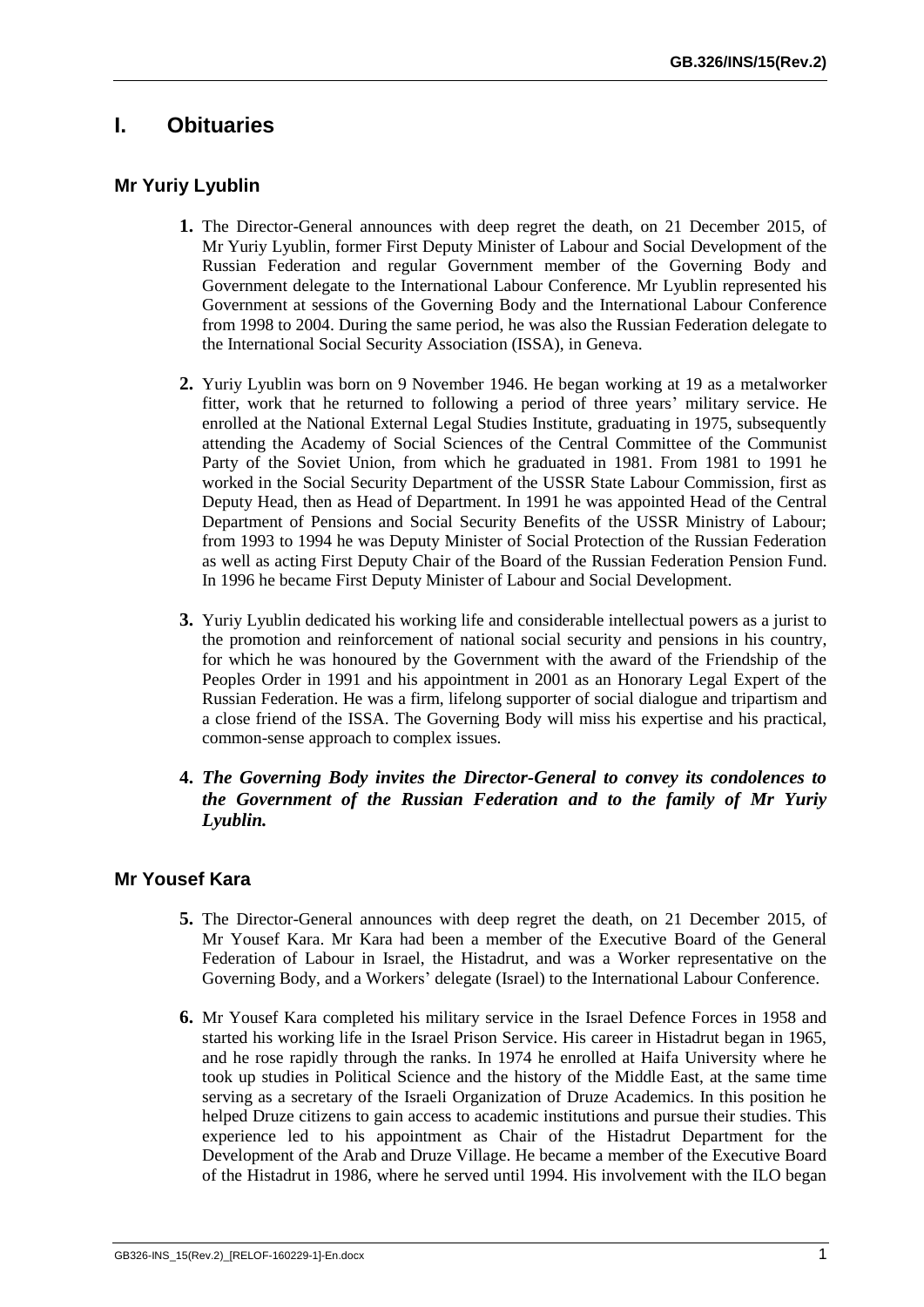in 1990, when he attended the International Labour Conference for the first time as a representative of the Histadrut; in 1992 he was elected as a member of the Governing Body. He served regularly on the Governing Body until 2002, and was present at the 104th Session of the Conference in June 2015. He became a member of the Board of the International Training Centre of the ILO, Turin, and organized joint events between the Histadrut, the ILO and the Friedrich Ebert Foundation focusing on equality, workers' rights and international labour relations.

- **7.** Yousef Kara's life was dedicated to the labour movement and he was, to say the least, a fervent proponent of tripartism. He was ruled by a desire for social justice and the defence of workers' rights. His lifelong support of minorities was not limited to the Druze community: he was sensitive to the problems of all minorities throughout the world and was always ready to stand up for them, speaking on their behalf in many international forums. Mr Kara was a man of considerable energy and dedication, whose approach to solving problems was in the strong ILO tradition of dialogue and consensus. His devotion to the values of the Organization was second to none, and he will be sorely missed both for this, and for the personal qualities he brought to his work to promote social justice. He is survived by his wife, five children, ten grandchildren and one great-grandchild.
- **8.** *The Governing Body invites the Director-General to convey its condolences to the Chairperson of the Histadrut and to the family of Mr Yousef Kara.*

### **Mr Democrito Mendoza**

- **9.** The Director-General announces with deep regret the death, on 12 January 2016, of Mr Democrito Mendoza. Mr Mendoza, a distinguished labour leader in his country, the Philippines, was a Worker representative on the Governing Body from 1975 to 1996 and Worker delegate to the International Labour Conference from 1961 to 2005.
- **10.** Democrito Mendoza was enrolled in the armed forces during the Second World War and through to his discharge in the early 1950s. He received the US Army's Americal Division Gold Cross for conspicuous gallantry in action against enemy forces in Cebu during the Philippine Liberation Campaign from 26 March to 19 April 1945, as well as other medals and decorations as an officer of the US Army Forces in the Far East from 1941 to 1946. He began his career in the labour movement as a dock worker in Cebu in 1953 and was among the founders of the pioneering Associated Labor Union (ALU) in 1954, an organization that did much to champion the rights, interests and welfare of formal and informal sector workers and their families. In 1975 he co-founded, with Ernesto Herrera, the Trade Union Congress of the Philippines (TUCP), the country's largest national labour organization, currently affiliated to the International Trade Union Confederation (ITUC).
- **11.** Mr Mendoza represented Filipino workers at the International Labour Conference and on the Governing Body. He was a member of the Board of the International Confederation of Free Trade Unions from 1975 to 1983 and of the Board of the International Training Centre of the ILO, from 1968 to 1996. He was tireless in his efforts to promote technical and vocational training and labour education for workers, and to advance the cause of social justice through peaceful means. At the International Labour Conference he constantly advocated the cause of workers, stressing their inalienable right to freedom of association, economic security, human dignity and equal opportunity. He was unfailing in his support for, and faith in, the ILO.
- **12.** Democrito Mendoza was remembered by the Blas F. Ople Policy Center, Philippines, in the following terms: "As one of the pioneers in the trade union movement, Atty. Mendoza blazed a trail in union organizing and tripartite initiatives that will always be remembered. He leaves a giant void in the international and local trade union movements." He is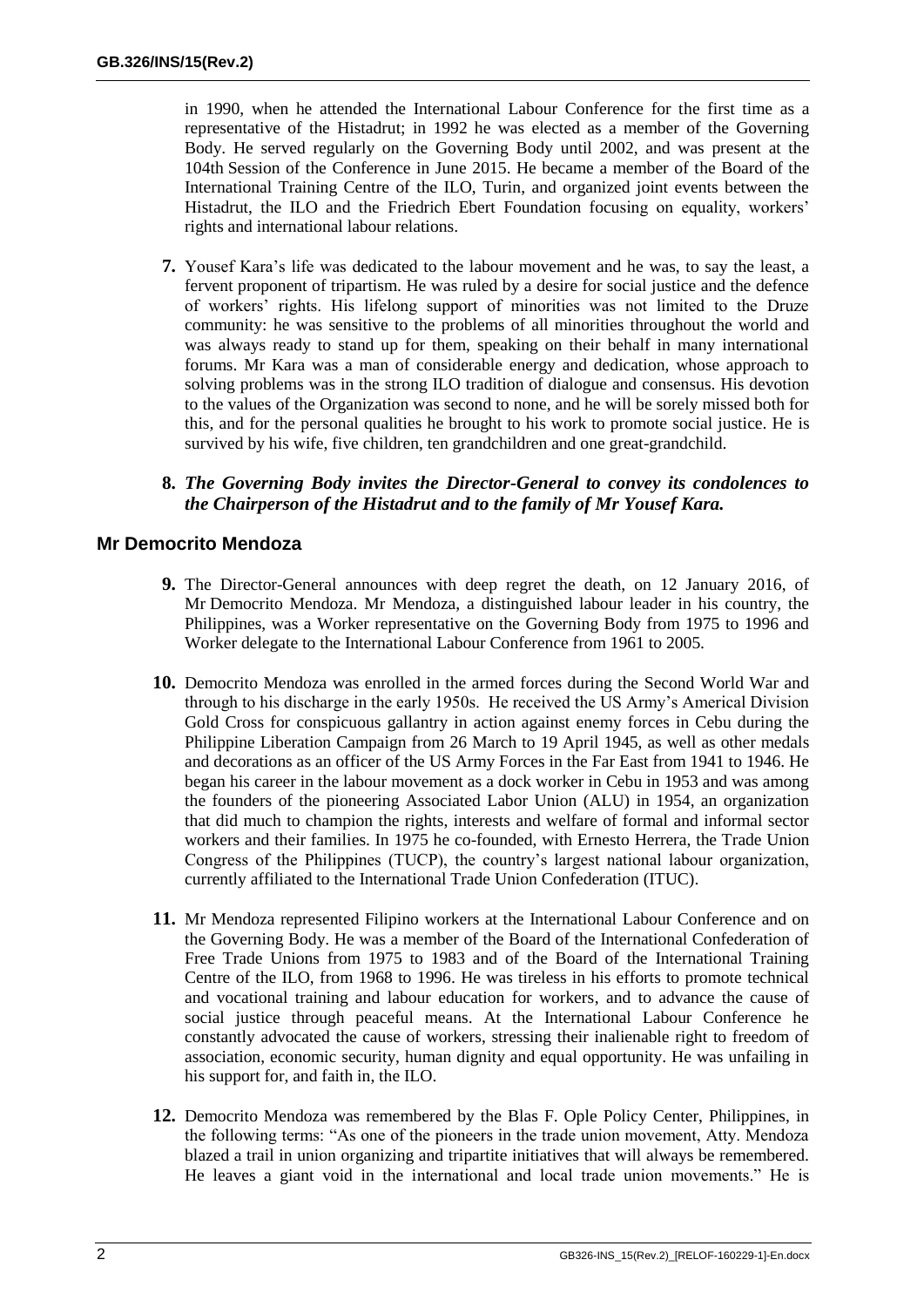survived by his wife, former Social Security System Commissioner Marianita, and his 14 children.

**13.** *The Governing Body invites the Director-General to convey its condolences to the Associated Labor Union of the Philippines, to the Trade Union Congress of the Philippines and to the family of Mr Democrito Mendoza.*

# <span id="page-6-0"></span>**II. Membership of the Organization**

- **14.** In a letter dated 10 February 2016 and received on 24 February 2016, the Government of the Kingdom of Tonga, which has been a Member of the United Nations since 14 September 1999, communicated to the Director-General its formal acceptance of the obligations of the Constitution of the International Labour Organisation in accordance with article 1, paragraph 3, of the Constitution.
- **15.** The Kingdom of Tonga accordingly became the 187th member State of the International Labour Organization on 24 February 2016.

# <span id="page-6-1"></span>**III. Progress in international labour legislation**

#### **Ratifications of Conventions**

**16.** Since the information submitted to the 325th Session of the Governing Body to date, the Director-General has registered the following **20** ratifications of international labour Conventions and **two** ratifications of a Protocol.

#### *Belgium*

*Ratification registered on 10 November 2015:*

Safety and Health in Agriculture Convention, 2001 (No. 184)

#### *Cabo Verde*

*Ratification registered on 6 October 2015:*

Maritime Labour Convention, 2006 (MLC, 2006)

#### *China*

*Ratification registered on 12 November 2015:*

Maritime Labour Convention, 2006 (MLC, 2006)

#### *Cuba*

*Ratification registered on 28 September 2015:*

Worst Forms of Child Labour Convention, 1999 (No. 182)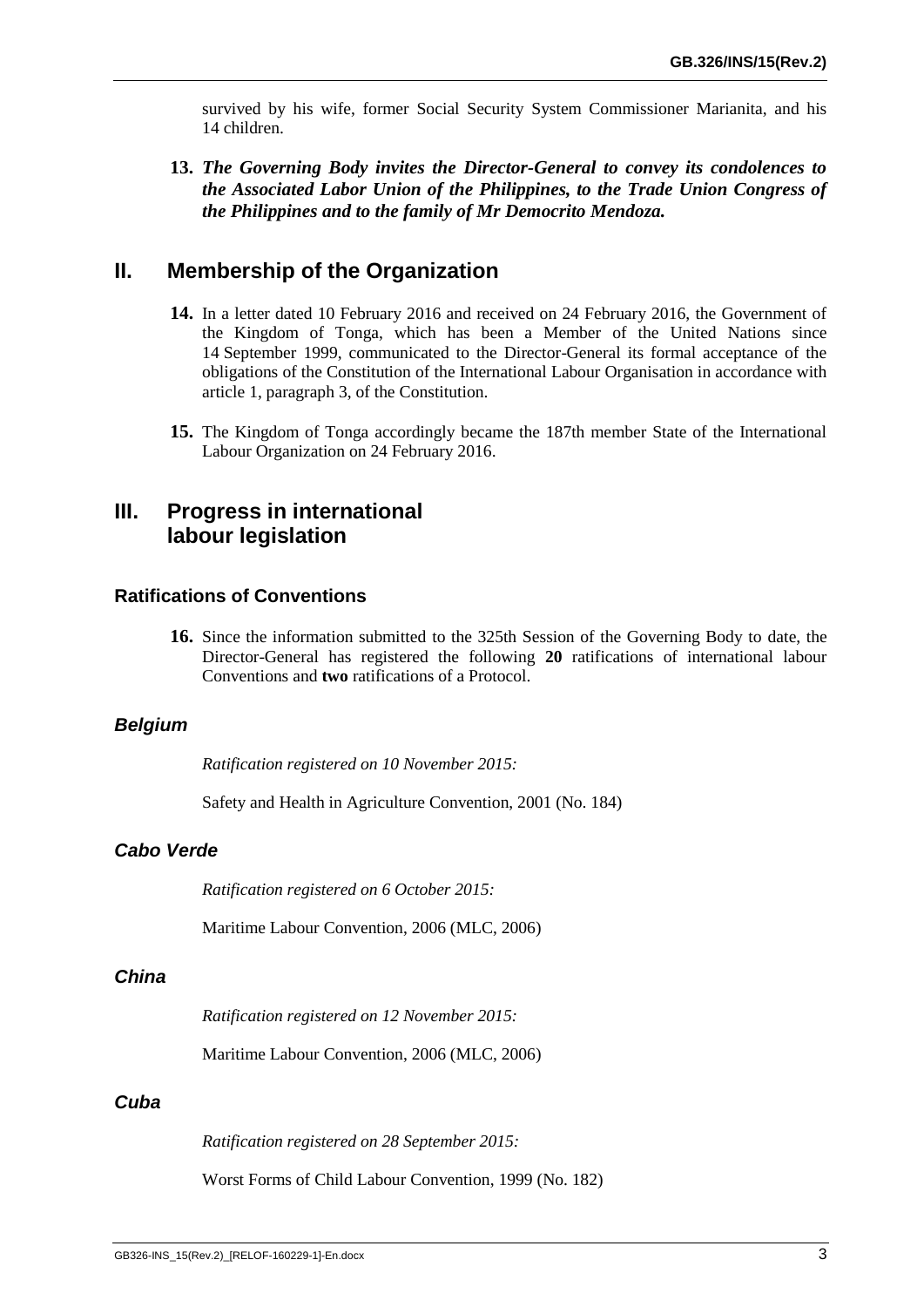#### *Dominican Republic*

*Ratification registered on 15 September 2015:*

Promotional Framework for Occupational Safety and Health Convention, 2006 (No. 187)

### *France*

*Ratifications registered on 28 October 2015:*

Private Employment Agencies Convention, 1997 (No. 181)

Work in Fishing Convention, 2007 (No. 188)

# *India*

*Ratifications registered on 9 October 2015:* Seafarers' Identity Documents Convention (Revised), 2003 (No. 185) Maritime Labour Convention, 2006 (MLC, 2006)

#### *Iraq*

*Ratification registered on 21 December 2015:*

Promotional Framework for Occupational Safety and Health Convention, 2006 (No. 187)

#### *Mongolia*

*Ratification registered on 1 September 2015:*

Maritime Labour Convention, 2006 (MLC, 2006)

*Ratification registered on 26 November 2015:*

Safety and Health in Mines Convention, 1995 (No. 176)

#### *Montenegro*

*Ratifications registered on 18 September 2015:*

Safety and Health in Construction Convention, 1988 (No. 167)

Promotional Framework for Occupational Safety and Health Convention, 2006 (No. 187)

#### *Norway*

*Ratifications registered on 9 November 2015:*

Maternity Protection Convention, 2000 (No. 183)

Promotional Framework for Occupational Safety and Health Convention, 2006 (No. 187)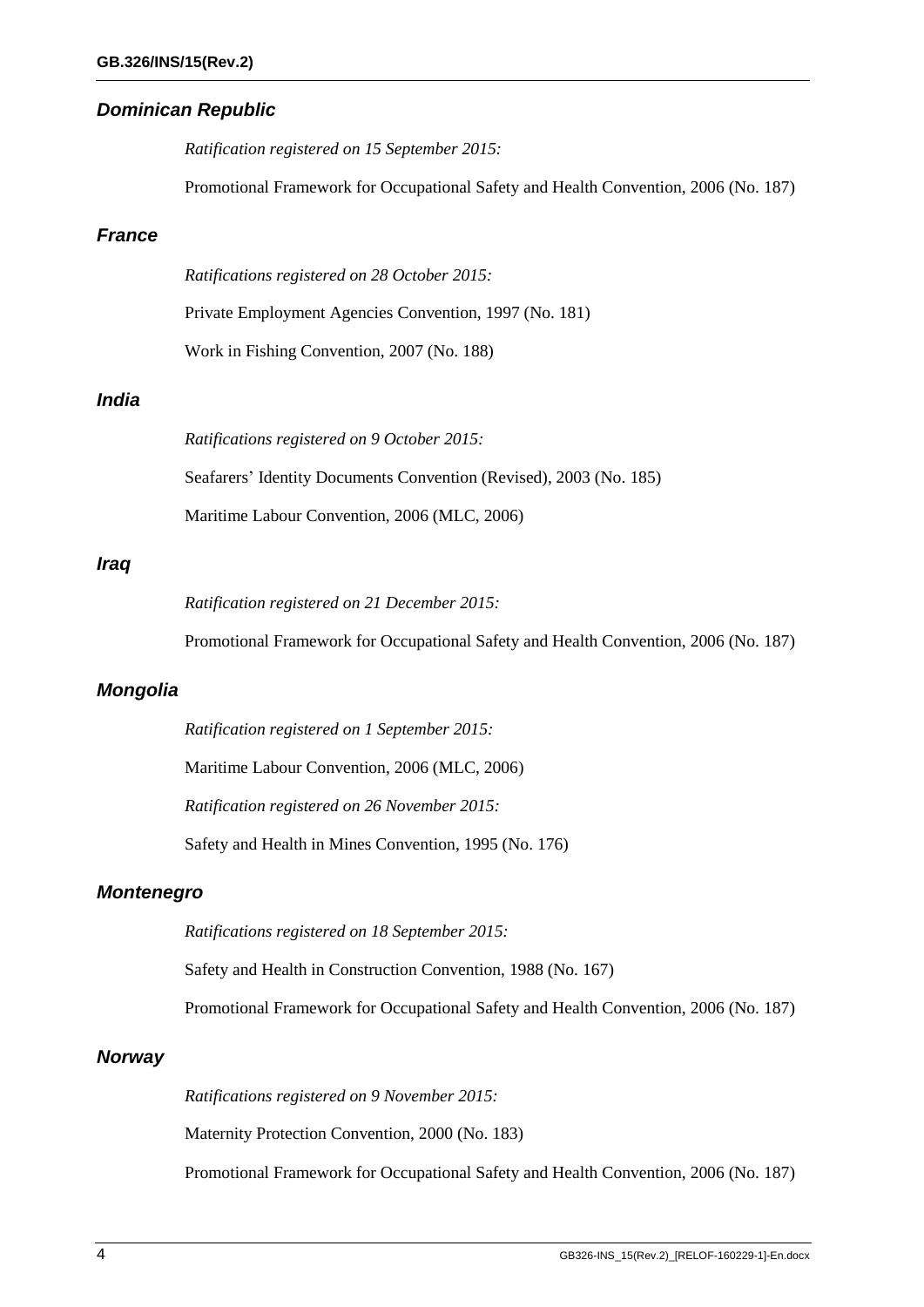Protocol of 2014 to the Forced Labour Convention, 1930

*Ratification registered on 8 January 2016:*

Work in Fishing Convention, 2007 (No. 188)

# *Romania*

*Ratification registered on 24 November 2015:*

Maritime Labour Convention, 2006 (MLC, 2006)

#### *Saint Vincent and the Grenadines*

*Ratification registered on 25 November 2015:*

Social Security (Minimum Standards) Convention, 1952 (No. 102)

#### *Ukraine*

*Ratification registered on 10 December 2015:*

Social Policy (Basic Aims and Standards) Convention, 1962 (No. 117)

#### *United Kingdom*

*Ratification registered on 22 January 2016:*

Protocol of 2014 to the Forced Labour Convention, 1930

# **Declaration concerning the application of Conventions regarding non-metropolitan territories**

(article 35 of the Constitution)

**17.** The Director-General has registered the following declarations concerning the application of international labour Conventions regarding the following non-metropolitan territory:

#### *France*

*Declarations registered on 28 October 2015:*

Private Employment Agencies Convention, 1997 (No. 181)

Work in Fishing Convention, 2007 (No. 188)

*Acceptance of the obligations of the Conventions: New Caledonia*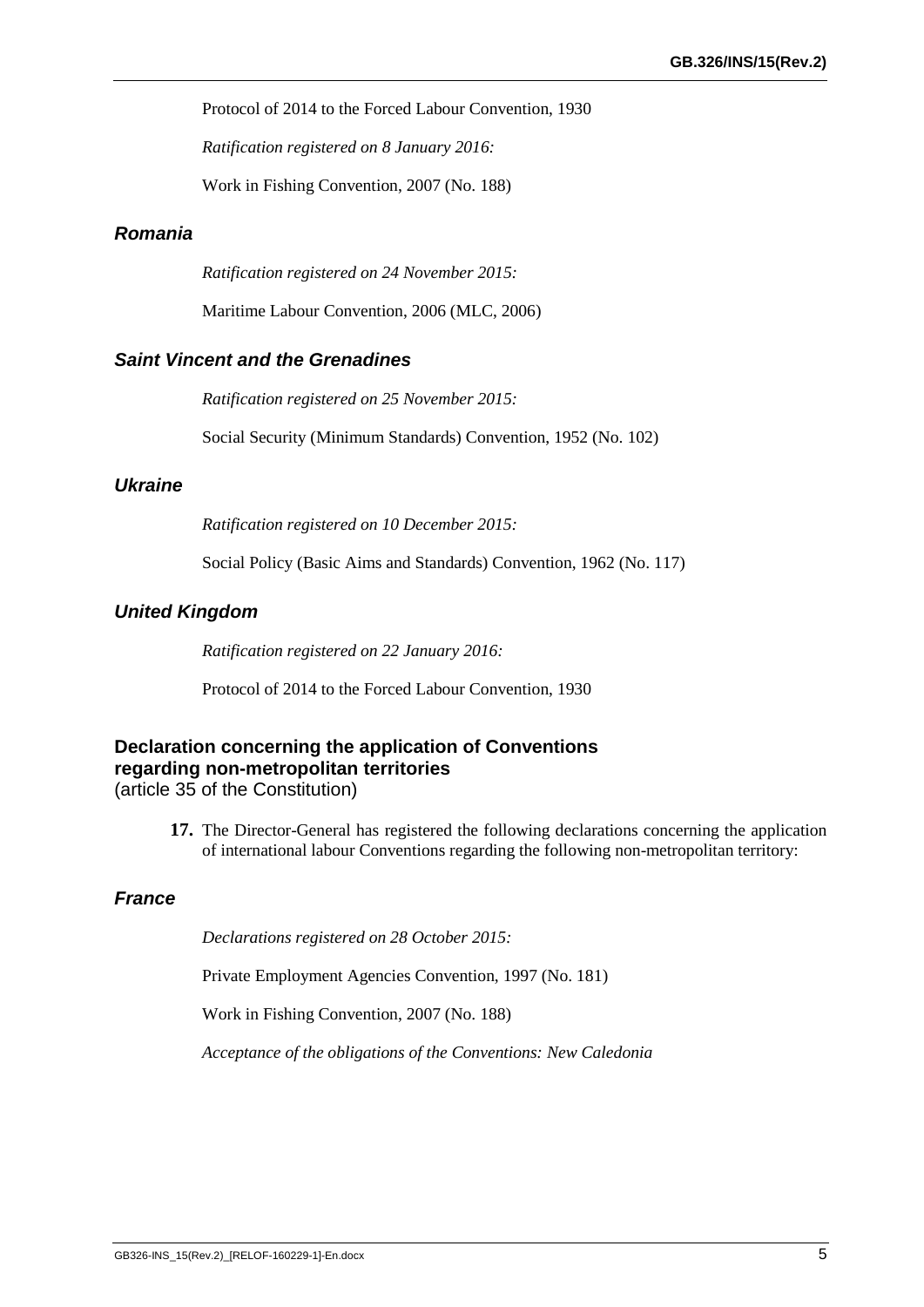# **Ratifications/acceptances of the instrument for the amendment of the Constitution of the International Labour Organisation, 1986**

**18.** Since the preparation of the document submitted to the 325th Session (October–November 2015) of the Governing Body, the Director-General has received the following acceptance of the instrument for the amendment of the Constitution of the International Labour Organisation, 1986:

Central African Republic Acceptance 10 November 2015

**19.** The total number of ratifications and acceptances is now at **104**, including two Members of chief industrial importance. As a result, as of 24 February 2016, an additional **21** ratifications/acceptances by member States – including three by Members of chief industrial importance – were required for the instrument to enter into force.  $\frac{1}{1}$ 

#### **Ratifications/acceptances of the instrument for the amendment of the Constitution of the International Labour Organisation, 1997**

**20.** Since the preparation of the document submitted to the 325th Session (October–November 2015) of the Governing Body, the Director-General has received the following acceptances of the instrument for the amendment of the Constitution of the International Labour Organisation, 1997:

| Cook Islands | Acceptance | 8 October 2015  |
|--------------|------------|-----------------|
| Indonesia    | Acceptance | 3 December 2015 |

- **21.** The total number of ratifications and acceptances is now at **125**, including seven Members of chief industrial importance. As a result, the 1997 Constitutional Amendment entered into force on 8 October 2015.
- **22.** It is recalled that the 1997 Constitutional Amendment, which enables the Organization to abrogate obsolete Conventions, adds a new paragraph 9 to article 19 of the Constitution to read: "Acting on a proposal of the Governing Body, the Conference may, by a majority of two-thirds of the votes cast by the delegates present, abrogate any Convention adopted in accordance with the provisions of this article if it appears that the Convention has lost its purpose or that it no longer makes a useful contribution to attaining the objectives of the Organisation."

# <span id="page-9-0"></span>**IV. Internal administration**

**23.** Article 4.2(d) of the Staff Regulations states:

Vacancies in the Director and Principal Officer category shall be filled by the Director-General by transfer in the same grade, promotion or appointment. Such promotions

<sup>&</sup>lt;sup>1</sup> In accordance with article 36 of the ILO Constitution, to enter into force, an amendment to the ILO Constitution must be ratified or accepted by two-thirds of ILO member States, including at least five of the ten Members of chief industrial importance. As there are currently 187 member States, the 1986 Amendment needs to be ratified or accepted by 125 of them.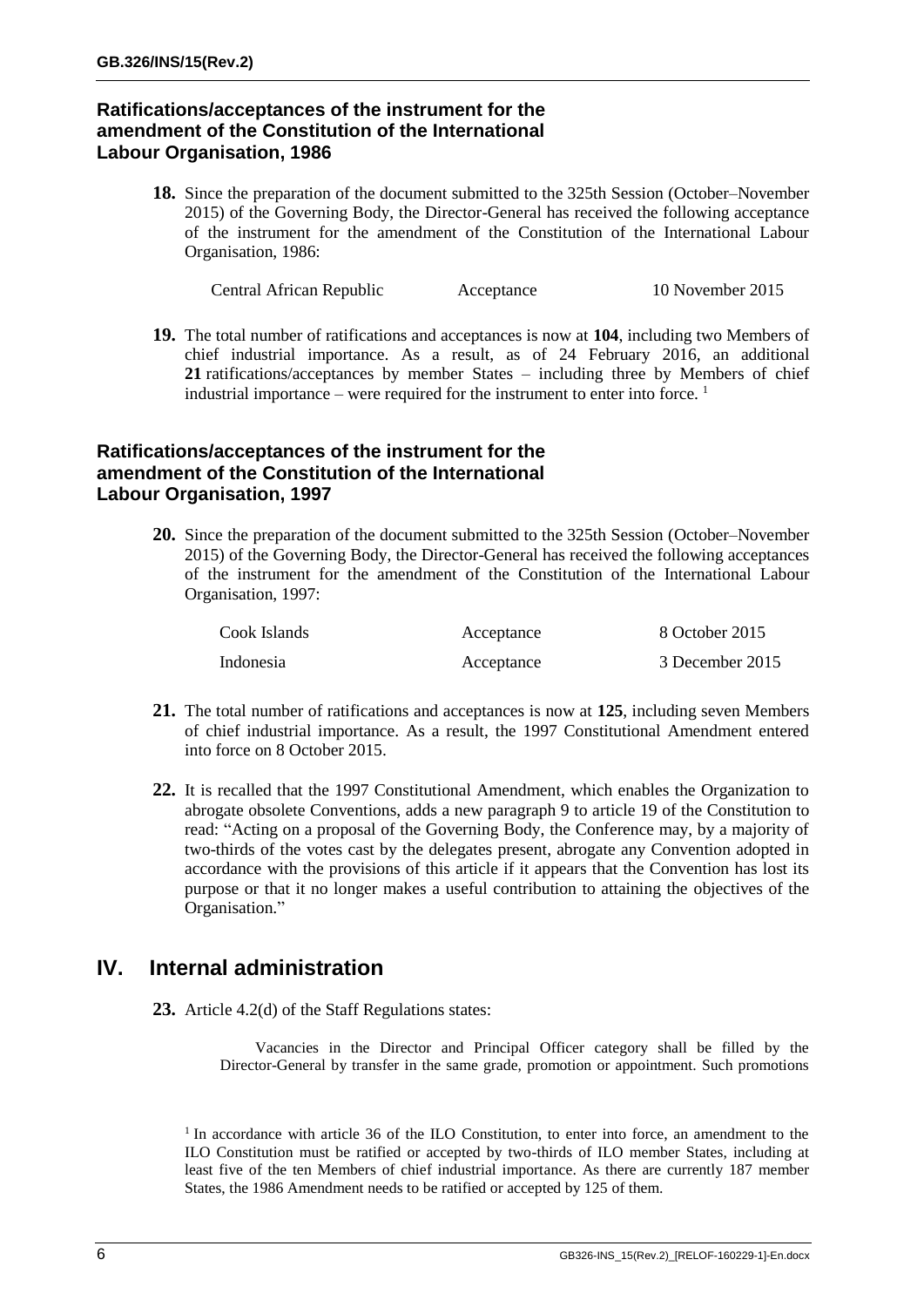or appointments, other than to vacancies in technical cooperation projects, shall be reported to the Governing Body with a short statement of the qualifications of the persons so promoted or appointed.

**24.** The following appointments and promotions are accordingly reported to the Governing Body:

#### **Ms Beate Andrees** (Germany)

Appointed Chief of the ILO Fundamental Principles and Rights at Work Branch (FUNDAMENTALS), at the D1 level, with effect from 15 August 2015.

Ms Andrees joined the ILO in 2003 to support technical cooperation projects dealing with migration and human trafficking, and to represent the ILO in various international forums. In 2012, she was appointed Head of the Special Action Program to Combat Forced Labour (SAP–FL), and as such she gained extensive experience in policy development, management and technical cooperation. Before joining the ILO, she worked as a freelancer for the German Parliament and as a lecturer at the Free University of Berlin, Germany.

Born in 1973, Ms Andrees is a graduate of the Free University of Berlin. She holds a degree in Political Science.

#### **Ms Els Brackenier** (Belgium)

Appointed Deputy Director of the Internal Services and Administration Department (INTSERV), at the D1 level, with effect from 1 April 2016.

Ms Brackenier began her professional career in the private sector and worked for 13 years as project manager for the delivery of technical building systems and data centre solutions. In 2006 she joined the North Atlantic Treaty Organization (NATO) in the NATO headquarters project office. Subsequently, she held the post of Head of Technical Services. Since 2010, she was Head of Infrastructure and Facilities Management at NATO headquarters in Brussels. In this capacity, she played a leading role in the development of the operations and maintenance strategy for headquarters.

She has a wide range of skills and experience in facilities management, contract management, leadership, project management and change management.

Born in 1970, Ms Brackenier holds a master's degree in Industrial Science as well as certificates in facilities management and disaster management.

#### **Mr Vinicius Carvalho Pinheiro** (Brazil)

Appointed Director of the ILO Office for the United Nations in New York and Special Representative to the United Nations, with effect from 1 February 2016. Promotion to D1 was reported to the Governing Body in November 2012.

#### **Mr Lawrence Jeffrey Johnson** (United States)

Appointed Chief of the World of Work Mega Trends, Research Department (RESEARCH), at the D1 level, with effect from 15 October 2015.

Prior to this appointment, Mr Johnson was Director of the ILO Country Office for the Philippines, providing technical support which fed into the Philippine Development Plan and the Philippine Labor and Employment Plan, focusing on decent work. From 1998 to 2010, he held the post of Chief of the ILO Employment Trends Team in Geneva. The team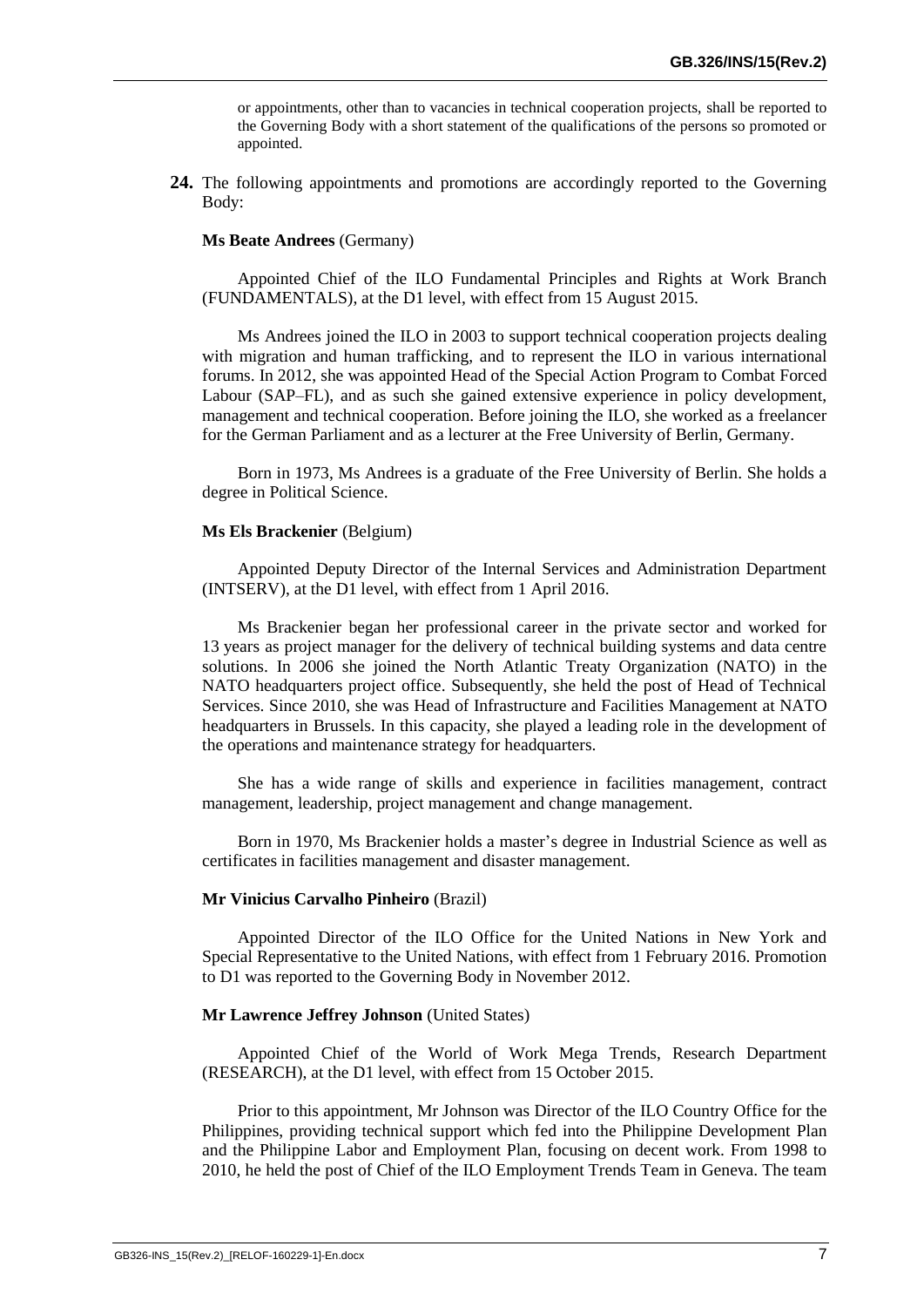was responsible for delivering the ILO's flagship reports, which included the *Global Employment Trends*, *Key Indicators of the Labour Market*, the *World Employment Report* and specialized reports on vulnerable groups such as women and youth.

Mr Johnson was a principal adviser on issues relating to labour market analysis and policy support to member States in Africa, Central America, the Caribbean, Asia, Europe, the Middle East and in OECD countries. He also served on a number of international advisory panels – the United Nations International Expert and Advisory Group for the Millennium Development Goals, the United Nations Inter-Agency Network on Youth Development Indicators Task Force, and the World Bank–ILO Jobs Watch Initiative.

Born in 1964, Mr Johnson holds advanced degrees with honours in Economics with a focus on Labour and Econometrics.

#### **Mr David Lamotte** (Australia)

Appointed Deputy Director of the ILO Regional Office for Asia and the Pacific in Bangkok (RO–Asia and the Pacific), at the D1 level, with effect from 15 December 2015.

Mr Lamotte joined the ILO in 2001. He has wide-ranging experience, having served in both technical specialist and management roles in a number of ILO field assignments and at headquarters. His area of technical expertise is in enterprise and employment promotion. He has also been Officer-in-Charge of the Job Creation and Enterprise Development Department (EMP/ENTERPRISE). In 2011, he was appointed as ILO Country Director covering the Pacific Island Countries in Suva. More recently, he served as the Special Adviser to the Regional Director in Bangkok. Mr Lamotte has extensive experience in the Asia and the Pacific region and of country-level operations, including strategic planning, development cooperation and programme management.

Born in 1954, Mr Lamotte holds degrees in Science and Education and a master's degree in Management.

#### **Mr Peter Poschen** (Germany)

Appointed Director of the ILO Country Office for Brazil (CO–Brasilia), with effect from 1 December 2015. Promotion to D2 was reported to the Governing Body in March 2014.

#### **Mr Philippe Vanhuynegem** (Belgium)

Appointed Director of the ILO Decent Work Team and Country Office for the Andean Countries (DWT/CO–Lima), at the D1 level, with effect from 1 January 2016.

Mr Philippe Vanhuynegem has some 20 years' experience working for the ILO, having joined the Organization in 1997. He started his ILO career in Côte d'Ivoire, and then moved to the Lima subregional office, as junior professional officer on social protection. He worked for almost seven years at ILO headquarters, Geneva, for several large technical cooperation programmes on social exclusion, social protection and local development. In 2008, he managed a regional programme on cooperative businesses in East and Southern Africa (based in Dar es Salaam, United Republic of Tanzania). Until his recent appointment and since 2011, he was the Senior Enterprise Specialist for the Andean countries, based in Lima.

Before joining the ILO, Philippe Vanhuynegem worked for a consultancy firm in banking and telecommunications for the private sector in Europe. He started his career as research fellow at the Research Centre for Applied Economics of the Université Libre de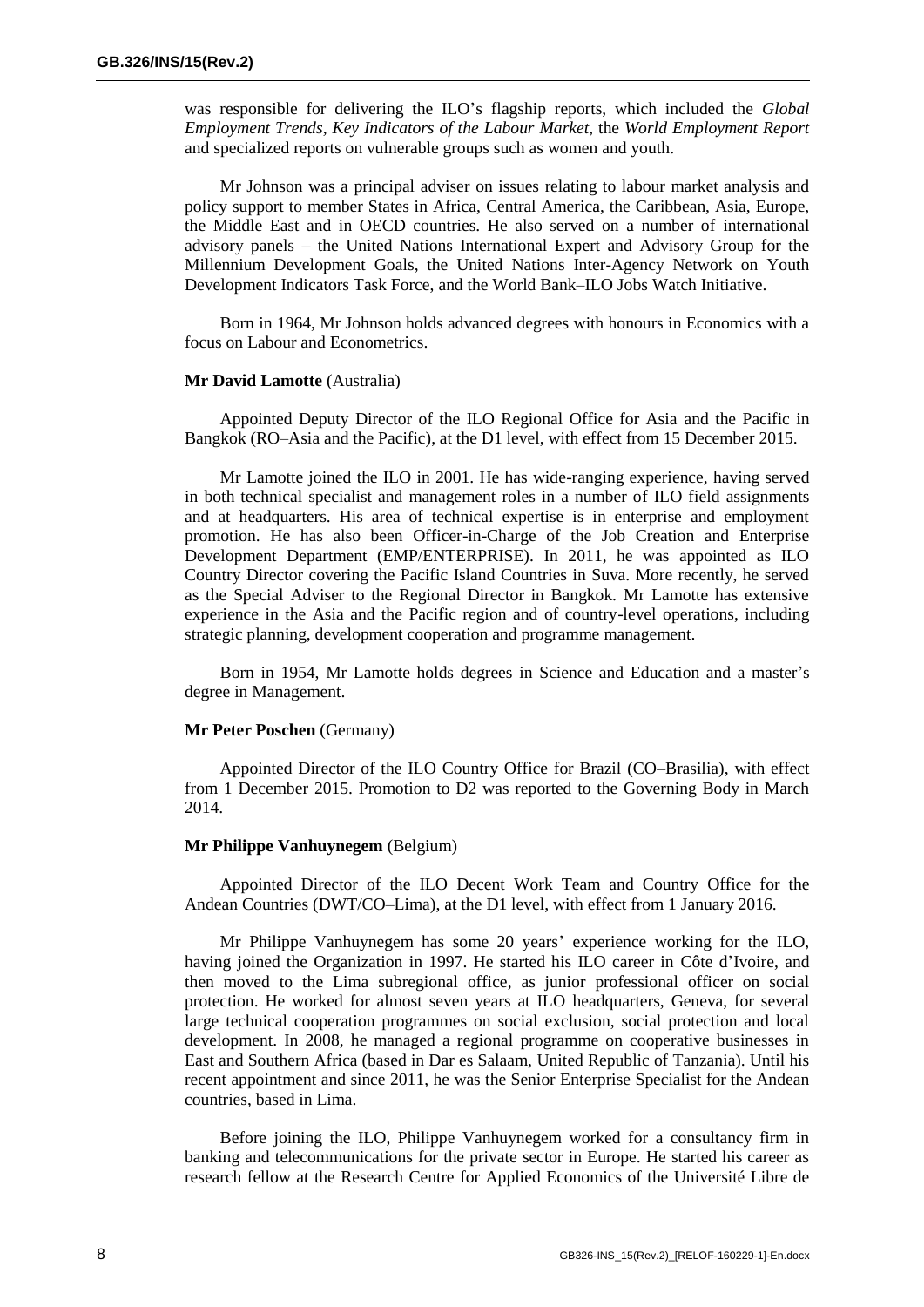Bruxelles (DULBEA) and published several studies on social protection, cooperative and other labour-related issues.

Born in 1968, Mr Vanhuynegem holds a master's degree (MSc) in Economics and a Diploma of Higher Studies (DEA) in Econometrics.

**Mr Victor Van Vuuren** (South Africa)

Appointed Director of the Enterprises Department (ENTERPRISES), with effect from 1 February 2016. Promotion to D1 was reported to the Governing Body in March 2009.

# <span id="page-12-0"></span>**V. Publications and documents**

**25.** The publications listed below have become available for sale at ILO headquarters since the 323rd Session (March 2015) of the Governing Body.

#### **International Labour Conference**

**26.** The following reports of the 104th Session (2015) of the International Labour Conference have been issued in English, French and Spanish:

| ILC.104/FIN        | Financial report and audited consolidated financial<br>statements for the year ended 31 December 2014 and<br>report of the External Auditor |  |  |  |  |  |  |
|--------------------|---------------------------------------------------------------------------------------------------------------------------------------------|--|--|--|--|--|--|
| ILC.104/II         | Programme and Budget for 2016–17 and other<br>questions                                                                                     |  |  |  |  |  |  |
| ILC.104/II(Suppl.) | Supplement to the Programme and Budget for 2016–17<br>and other questions                                                                   |  |  |  |  |  |  |
| ILC.104/III(2)     | and<br>ratifications<br>Information<br>document on<br>standards-related activities                                                          |  |  |  |  |  |  |

**27.** The following reports of the 104th Session (2015) of the International Labour Conference have been issued in English, French, Spanish, German, Russian, Arabic and Chinese:

| ILC.104/DG/I      | Report of the Director-General: The future of work<br>centenary initiative                                                                             |
|-------------------|--------------------------------------------------------------------------------------------------------------------------------------------------------|
| ILC.104/DG/APP    | Report of the Director-General – Appendix: The<br>situation of workers of the occupied Arab territories                                                |
| ILC.104/IV        | Small and medium-sized enterprises and decent and<br><i>productive employment creation</i>                                                             |
| ILC.104/V/2A      | The transition from the informal to the formal economy                                                                                                 |
| ILC.104/V/2B      | The transition from the informal to the formal economy,<br>containing the draft instrument                                                             |
| <b>ILC.104/VI</b> | Labour protection in a transforming world of work $-$<br>A recurrent discussion on the strategic objective of<br>social protection (labour protection) |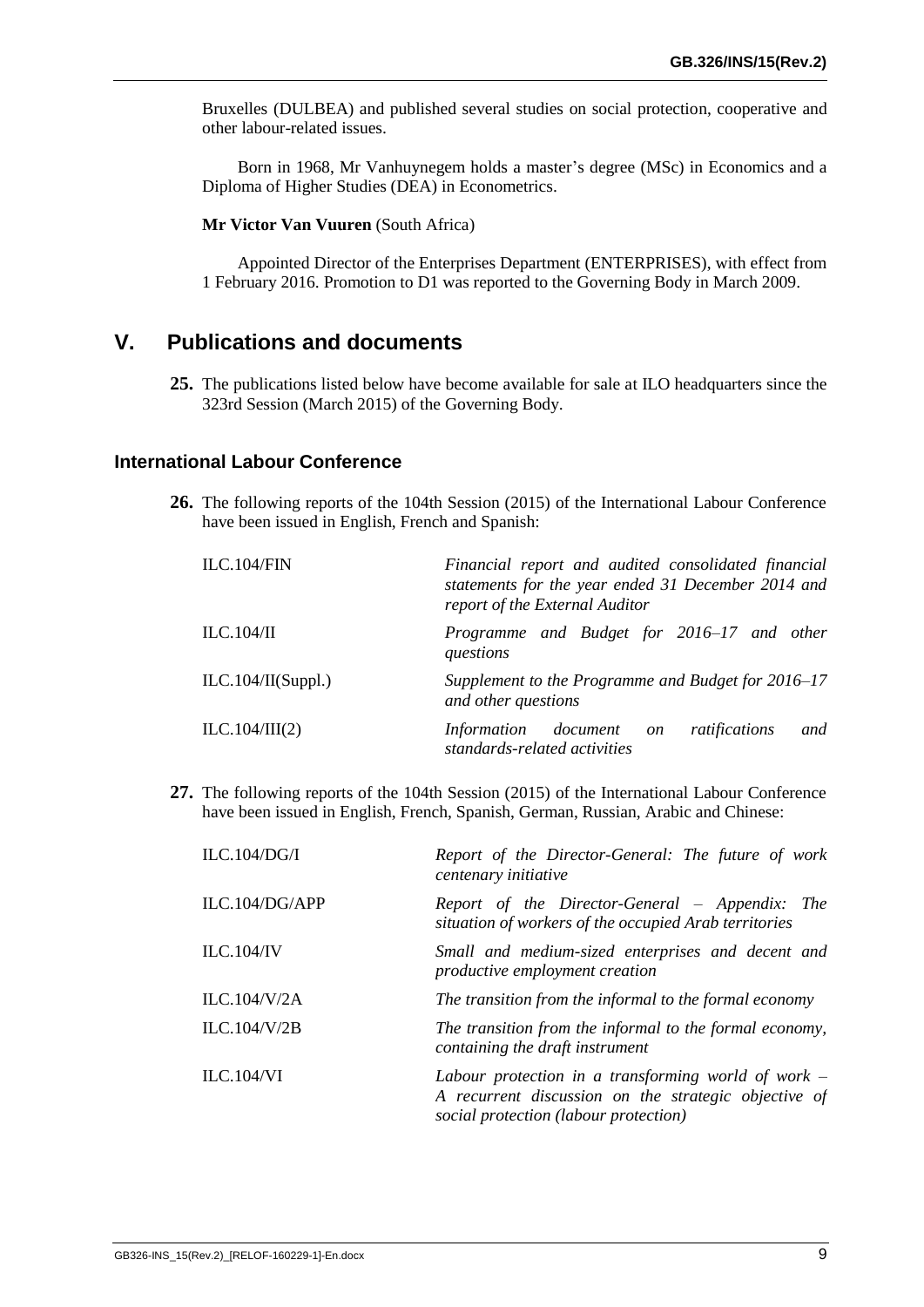**28.** The following report of the 105th Session (2016) of the International Labour Conference has been issued in English, French and Spanish:

| ILC.105/III(1B) | Promoting fair migration – General Survey concerning |
|-----------------|------------------------------------------------------|
|                 | the migrant workers instruments                      |

**29.** The following reports of the 105th Session (2016) of the International Labour Conference have been issued in English, French, Spanish, German, Russian, Arabic and Chinese:

| ILC.105/III(1A) | Report of the Committee of Experts on the Application of<br><b>Conventions and Recommendations</b>                                                    |
|-----------------|-------------------------------------------------------------------------------------------------------------------------------------------------------|
| ILC.105/V/1     | Employment and decent work for peace and resilience $-$<br>Revision of the Employment (Transition from War to<br>Peace) Recommendation, 1944 (No. 71) |
| ILC.105/V/2     | Employment and decent work for peace and resilience $-$<br>Revision of the Employment (Transition from War to<br>Peace) Recommendation, 1944 (No. 71) |

**30.** The following reports of the 106th Session (2017) of the International Labour Conference have been issued in English, French, Spanish, German, Russian, Arabic and Chinese:

| ILC.106/VII/1 | Abrogation of four and withdrawal of two international |  |
|---------------|--------------------------------------------------------|--|
|               | <i>labour Conventions</i>                              |  |

#### **Regional Meeting reports**

**31.** The following report and declaration from the 13th African Regional Meeting, Addis Ababa, Ethiopia (November–December 2015) have been issued in English, French and Arabic:

*Towards inclusive and sustainable development in Africa through decent work*

*The Addis Ababa Declaration: Transforming Africa through Decent Work for Sustainable Development*

#### **Sectoral Activities Programme**

**32.** The following reports have been issued in English, French and Spanish:

| GDFDWC/2015        | Good practices and challenges in promoting decent work in<br>construction and infrastructure projects         |
|--------------------|---------------------------------------------------------------------------------------------------------------|
| MEIWFC/2015        | Proposal for Guidelines on flag State inspection of working<br>and living conditions on board fishing vessels |
| GDFERRC/2015       | Employment relationships in retail commerce and their<br>impact on decent work and competitiveness            |
| <b>TSMRTS/2015</b> | Priority safety and health issues in the road transport sector                                                |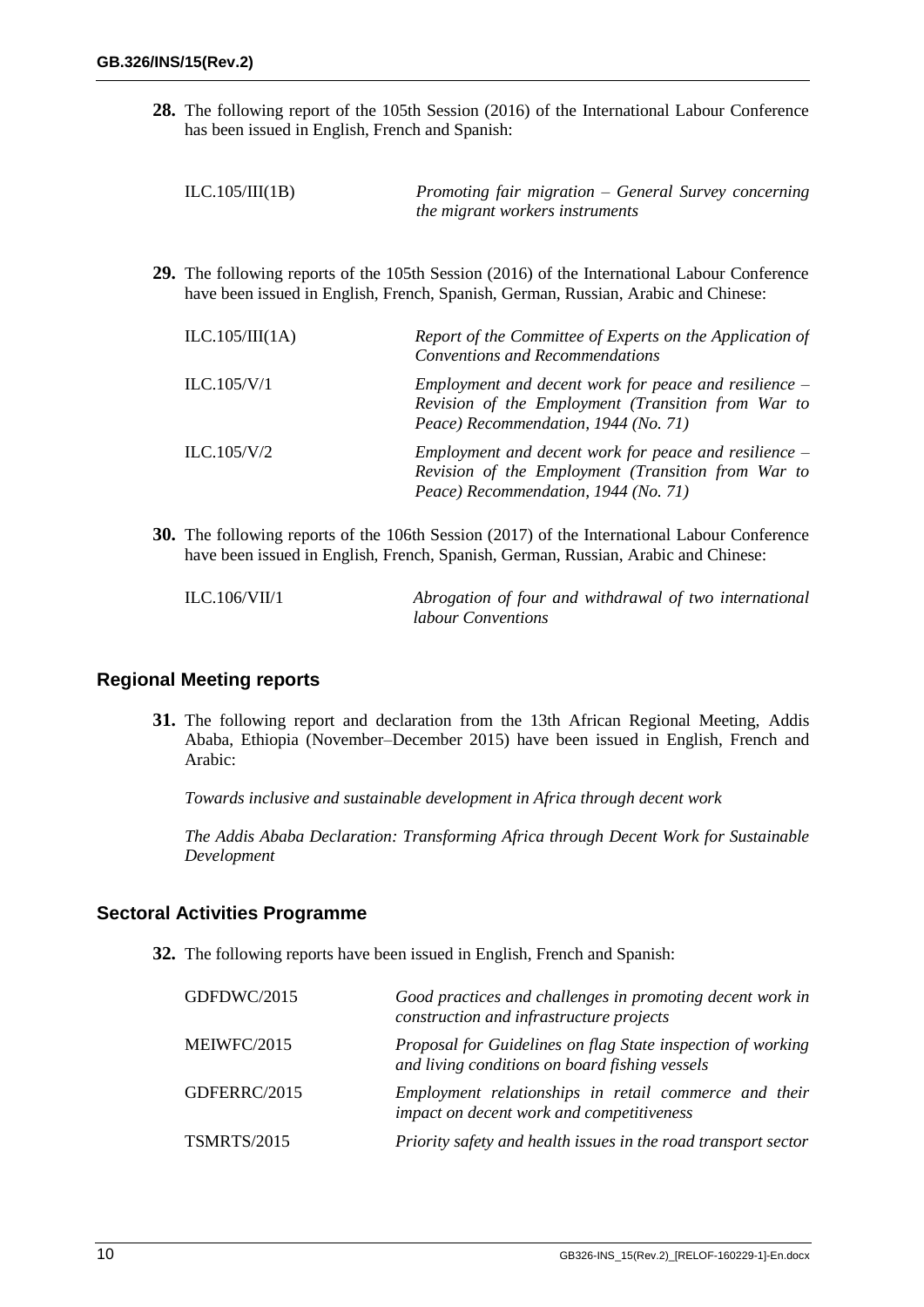| GDFERTI/2015 | Employment relationships in telecommunications services<br>and in the call centre industry                                                            |
|--------------|-------------------------------------------------------------------------------------------------------------------------------------------------------|
| TSMOGI/2016  | Occupational safety and health and skills in the oil and gas<br>industry operating in polar and subarctic climate zones of<br>the northern hemisphere |

#### **Periodical publications**

**33.** The following issues have been published or are in press in the languages indicated:

*International Journal of Labour Research, Vol. 7, Issues 1–2* (English, French and Spanish)

*International Labour Review, Vol. 154 (2015), Nos 1–4* (English and French)*, Vol. 134 (2015), Nos 1–4* (Spanish)

#### **Non-periodical publications**

**34.** The following publications have been issued or are in press in the following languages (other languages indicated in parenthesis):

#### *English*

*An employment-oriented investment strategy for Europe*

*Collective bargaining: A policy guide*

*Compendium of maritime labour instruments (second (revised) edition)* (also in French and Spanish)

*Crisis responses, competitiveness and jobs*

*Decent work, green jobs and the sustainable economy: Solutions for climate change and sustainable development*

*Global Employment Trends for Youth 2015: Scaling up investments in decent jobs for youth* (also in French and Spanish)

*ILO global estimates on migrant workers*

*IMO/ILO/UNECE code of practice for packing of cargo transport units (CTU code)* (also in French and Spanish)

*Inventory of labour market policy measures in the EU 2008–13: The crisis and beyond*

*Key Indicators of the Labour Market (KILM) (ninth edition)*

*Labour markets, institutions and inequality: Building just societies in the 21st century*

*Recovering from the Ebola crisis*

*The ILO from Geneva to the Pacific Rim: West meets East*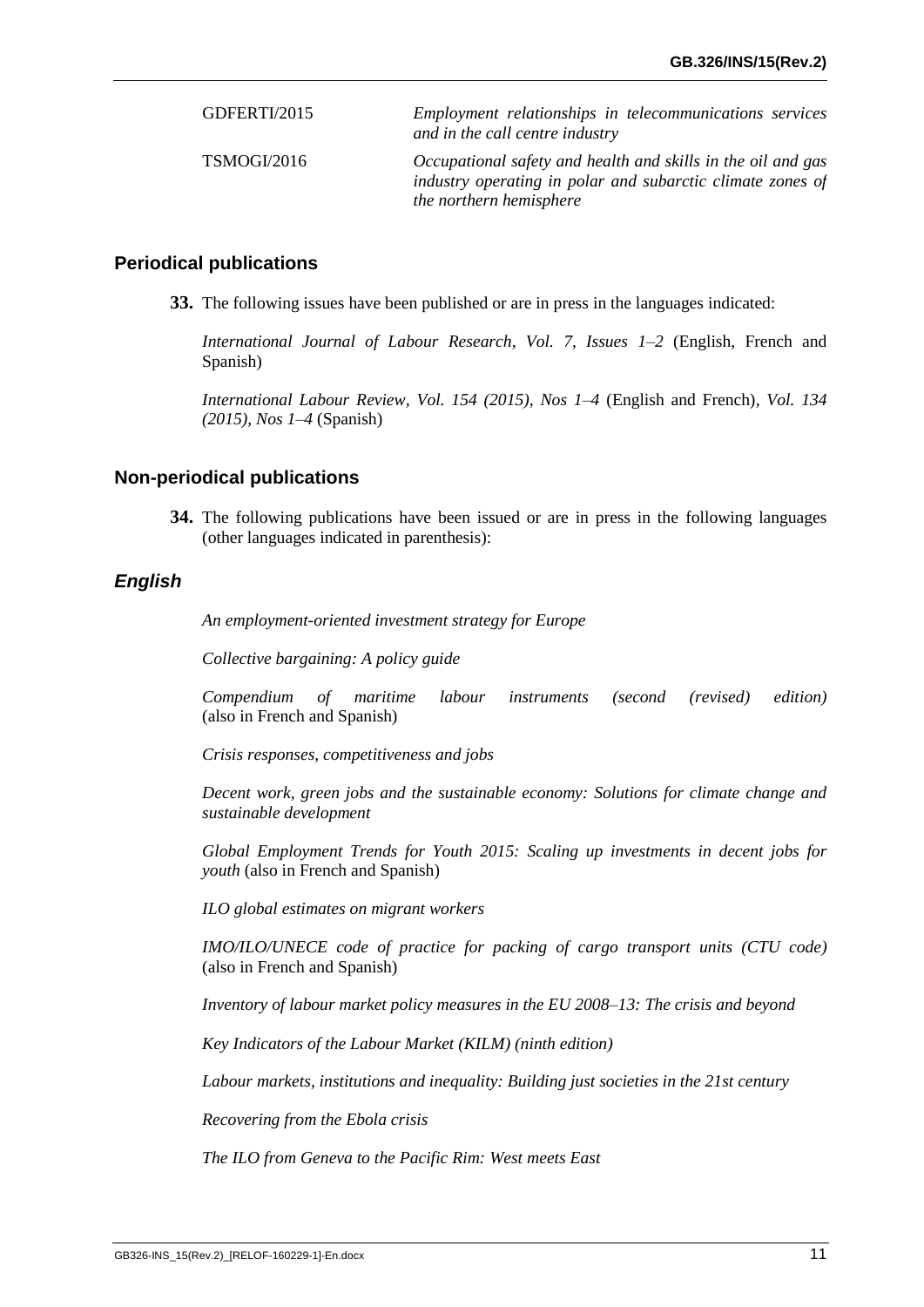*Women in business and management: Gaining momentum in Asia and the Pacific*

*World Employment and Social Outlook 2015: The changing nature of jobs*

*World Employment and Social Outlook: Trends 2016*

*World Report on Child Labour 2015: Paving the way to decent work for young people*  (also in French and Spanish)

#### *French*

*A la rencontre de l'Europe au travail: Récits de voyages d'Albert Thomas (1920–1932)*

*Assurer le fonctionnement de la microfinance: Gérer la diversification des produits* (also in Spanish)

*Code de bonnes pratiques OMI/OIT/CEE-ONU pour le chargement des cargaisons dans des engins de transport (Code CTU)* (also in English and Spanish)

*Compilation des instruments sur le travail maritime (Deuxième édition, 2015)*  (also in English and Spanish)

*Femmes d'affaires et femmes cadres: une montée en puissance* (also in Spanish)

*Rapport mondial de 2015 sur le travail des enfants: Ouvrir aux jeunes la voie du travail décent* (also in English and Spanish)

*Tendances mondiales de l'emploi des jeunes 2015: Accroître les investissements dans l'emploi décent pour les jeunes* (also in English and Spanish)

#### *Spanish*

*Código de prácticas OMI/OIT/CEPE-Naciones Unidas sobre la arrumazón de las unidades de transporte (Código CTU)* (also in English and French)

*Compilación de los instrumentos sobre el trabajo marítimo (Segunda edición, 2015)*  (also in English and French)

*Gestión de insticuciones microfinancieras: manejando la diversificación de productos*  (also in French)

*Informe mundial de 2015 sobre el trabajo infantil: Allanar el camino hacia el trabajo decente para los jóvenes* (also in English and French)

*Informe sobre el trabajo en el mundo 2014: El desarrollo a través del empleo* 

*La mujer en la gestión empresarial: cobrando impulso* (also in French)

*Tendencias mundiales del empleo juvenil 2015: Promover la inversión en empleos decentes para los jóvenes* (also in English and French)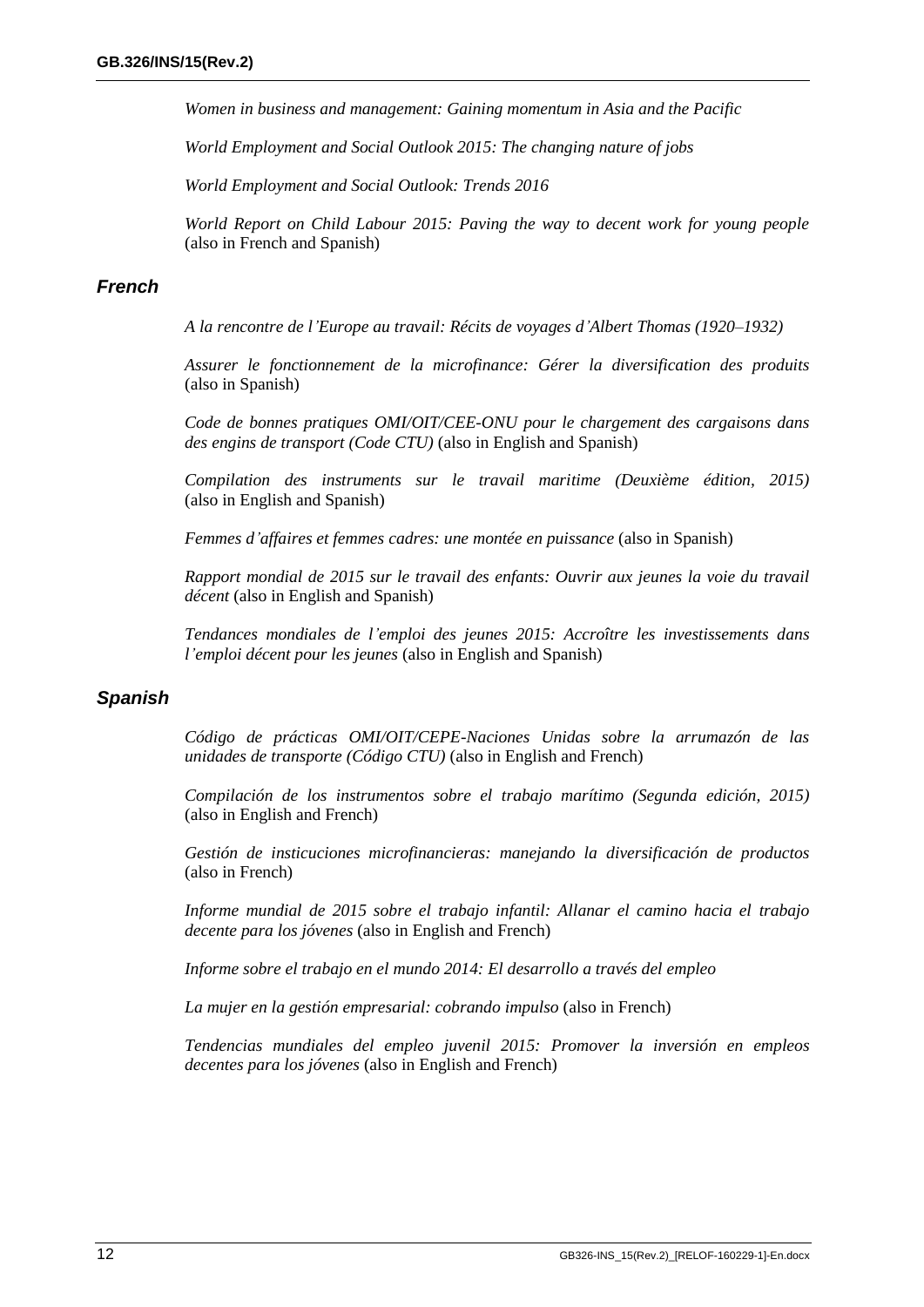### **Agreements with commercial and non-profit-making publishers and distributors**

|       | 35. The following agreements have been signed since the 323rd Session of the Governing |  |  |  |  |  |
|-------|----------------------------------------------------------------------------------------|--|--|--|--|--|
| Body: |                                                                                        |  |  |  |  |  |

| Fiji employment study: Creating quality jobs with<br>the International Labour Organization<br>(original English, co-publication)                                              | Asian Development Bank, Philippines                   |
|-------------------------------------------------------------------------------------------------------------------------------------------------------------------------------|-------------------------------------------------------|
| Labor migration in Asia: Building effective<br>institutions<br>(original English, co-publication)                                                                             | Asian Development Bank Institute,<br>Japan            |
| Labour regulation and development:<br>Socio-legal perspectives<br>(original English, co-publication)                                                                          | Edward Elgar Publishing Ltd,<br><b>United Kingdom</b> |
| Europe's middle-class under threat?<br>The role of the world of work<br>(original English, co-publication)                                                                    | $\zeta$ $\zeta$<br>,,                                 |
| Decent work, green jobs and the sustainable<br>economy: Solutions for climate change and<br>sustainable development<br>(original English, co-publication)                     | Greenleaf Publishing, United Kingdom                  |
| The ILO from Geneva to the Pacific rim:<br>West meets East<br>(original English, co-publication)                                                                              | Palgrave Macmillan, United Kingdom                    |
| The transformation of women at work in Asia:<br>An unfinished development agenda<br>(original English, co-publication)                                                        | Sage Publications India Pvt. Ltd, India               |
| Migrant and child labour in Thailand's shrimp<br>and other seafood supply chains: Labor<br>conditions and the decision to study or work<br>(original English, co-publication) | The Asia Foundation, United States                    |
| <b>World Employment and Social Outlook:</b><br>Trends 2015<br>(original English, co-publication for<br>South Asia)                                                            | Academic Foundation, India                            |
| World Employment and Social Outlook 2015:<br>The changing nature of jobs<br>(original English, co-publication for<br>South Asia)                                              | $\zeta$ $\zeta$<br>$, \,$                             |
| A la rencontre de l'Europe au travail: Récits<br>de voyage d'Albert Thomas (1920-1932)<br>(original French, co-publication)                                                   | Publications de la Sorbonne, France                   |
| Transforming economies: Making industrial<br>policy work for growth, jobs and development<br>(Spanish edition, co-publication)                                                | Plaza y Valdés Editores, Spain                        |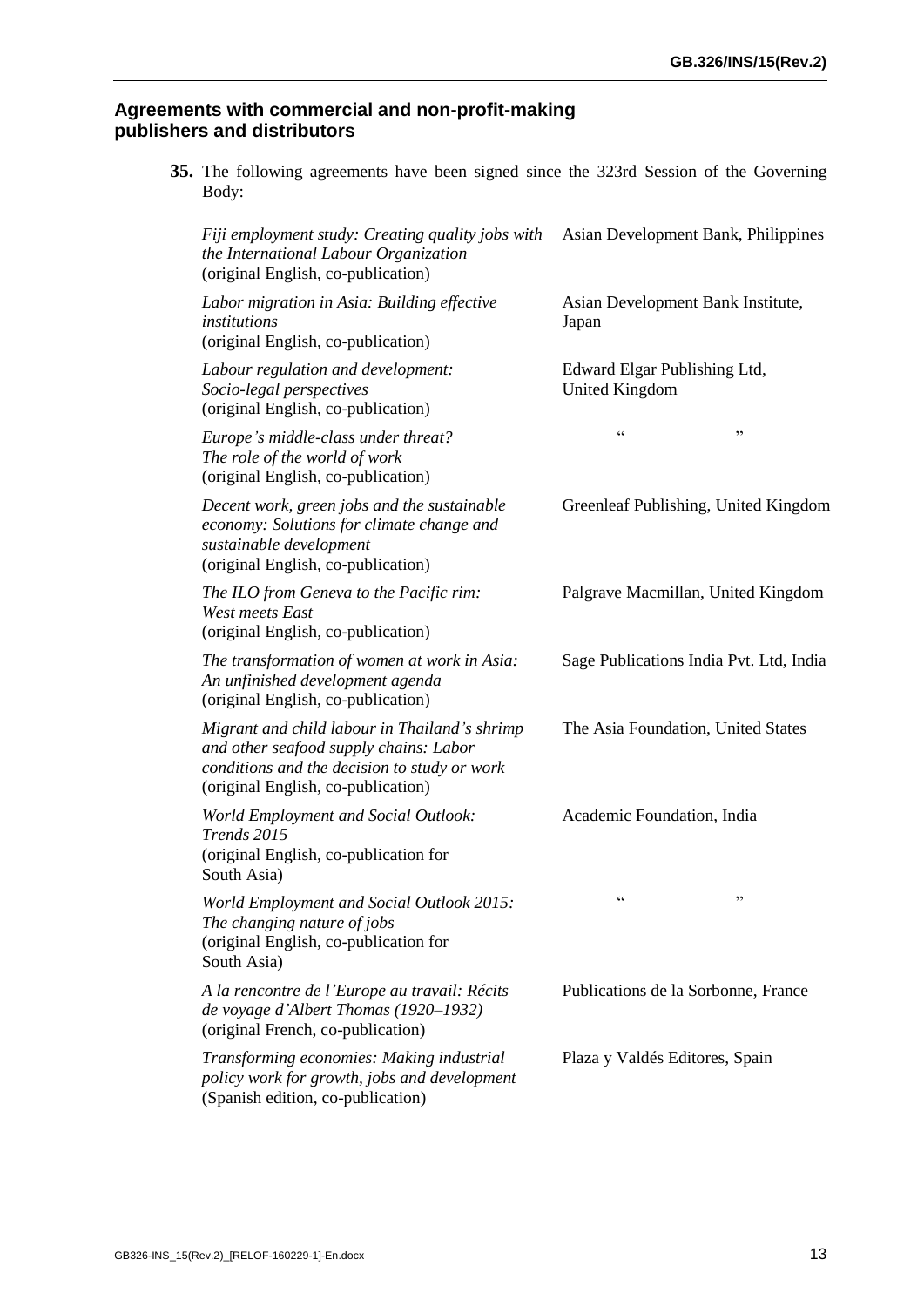| Decent work, green jobs and the sustainable<br>economy: Solutions for climate change and<br>sustainable development<br>(Spanish edition, co-publication) | $\zeta$ $\zeta$                                                        | ,,                                      |  |  |
|----------------------------------------------------------------------------------------------------------------------------------------------------------|------------------------------------------------------------------------|-----------------------------------------|--|--|
| Human rights, development and decolonization:<br>The International Labour Organization, 1940-70<br>(Spanish edition, co-publication)                     | C                                                                      | ,,                                      |  |  |
| Introduction to work study,<br>fourth (revised) edition<br>(reprint)                                                                                     | Universal Book Corporation, India                                      |                                         |  |  |
| Safety and health in underground coalmines:<br>ILO code of practice<br>(reprint, Turkish edition)                                                        | Turkey                                                                 | Ministry of Labour and Social Security, |  |  |
| <b>Improve Your Business Basics,</b><br>International edition<br>(reprint)                                                                               | <b>Business Development Service</b><br>Providers Network (BDS), Uganda |                                         |  |  |
| <b>Start Your Business: Manual and Business Plan</b><br>(reprint)                                                                                        | $\zeta$ $\zeta$                                                        | ,,                                      |  |  |
| Generate Your Business Idea: Manual<br>(reprint)                                                                                                         | $\zeta$ $\zeta$                                                        | ,,                                      |  |  |
| <b>Start and Improve Your Business Game</b><br>(reprint)                                                                                                 | $\zeta$ $\zeta$                                                        | ,,                                      |  |  |
| <b>Improve Your Business Basics,</b><br>International edition<br>(reprint)                                                                               | Danish Refugee Council, Denmark                                        |                                         |  |  |
| Generate Your Business Idea: Manual<br>(reprint)                                                                                                         | $\zeta$ $\zeta$                                                        | ,,                                      |  |  |
| <b>Start Your Business: Manual and</b><br><b>Business Plan</b><br>(reprint)                                                                              | $\zeta$ $\zeta$                                                        | , 2, 3                                  |  |  |
| Créez votre entreprise: Manuel<br>(reprint)                                                                                                              |                                                                        |                                         |  |  |
| Trouvez votre idée d'entreprise<br>(reprint)                                                                                                             | $\zeta$ $\zeta$                                                        | ,,                                      |  |  |
| Gérez mieux votre entreprise: Eléments de base,<br>édition internationale<br>(reprint)                                                                   | $\zeta$ $\zeta$                                                        | ,,                                      |  |  |
| <b>Improve Your Business Basics,</b><br>International edition<br>(reprint)                                                                               | Kenya                                                                  | Federation of Kenya Employers (FKE),    |  |  |
| <b>Start Your Business: Manual</b><br>and Business Plan<br>(reprint)                                                                                     | $\zeta$ $\zeta$                                                        | ,,                                      |  |  |
| Generate Your Business Idea: Manual<br>(reprint)                                                                                                         | $\zeta$ $\zeta$                                                        | ,,                                      |  |  |
| <b>Start and Improve Your Business Game</b><br>(reprint)                                                                                                 | $\zeta$ $\zeta$                                                        | ,,                                      |  |  |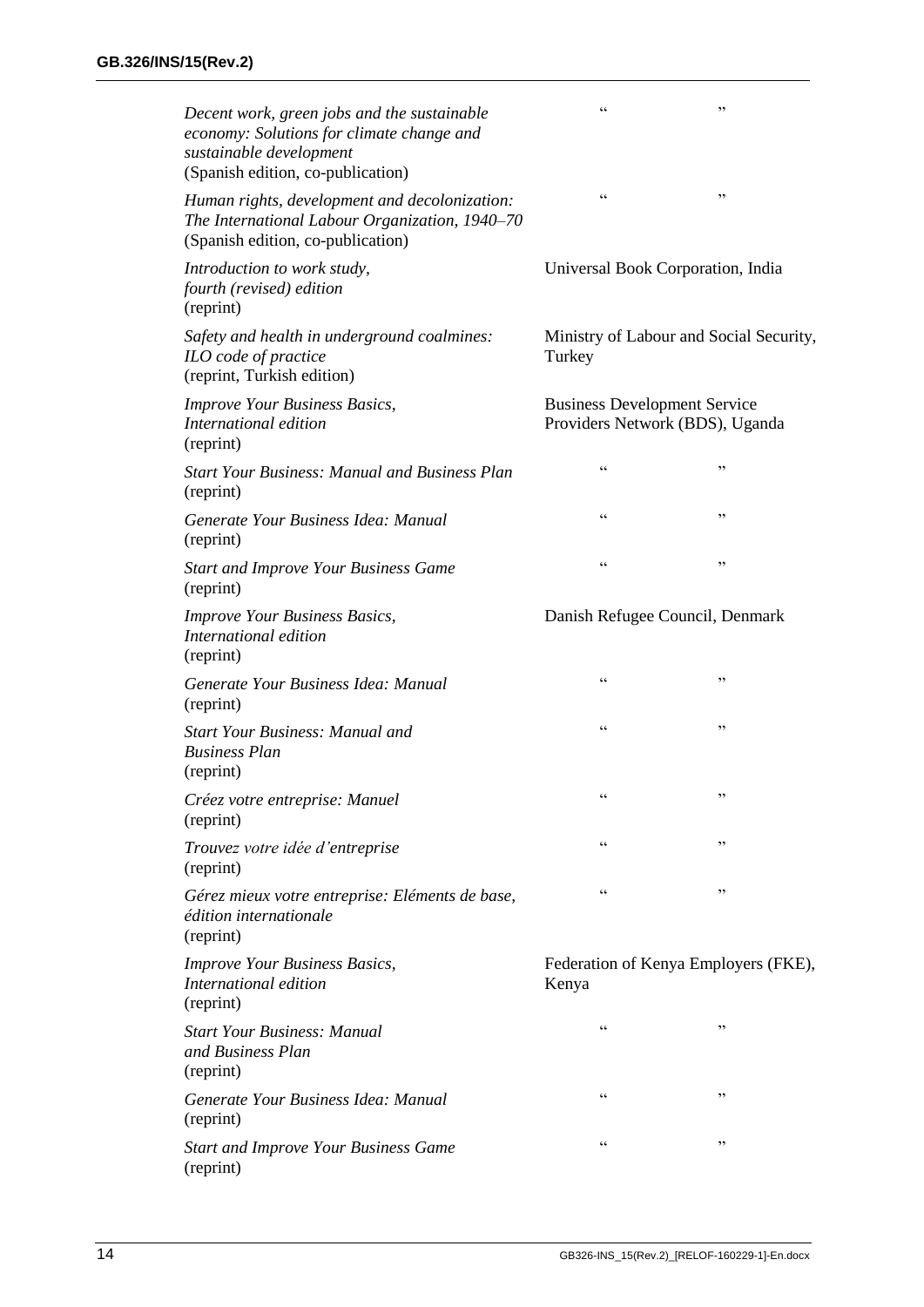| <b>Start Your Business: Manual and Business Plan</b><br>(reprint)                                                                                                                               | SIYB Association of East Africa,<br>United Republic of Tanzania           |        |
|-------------------------------------------------------------------------------------------------------------------------------------------------------------------------------------------------|---------------------------------------------------------------------------|--------|
| Generate Your Business Idea: Manual<br>(reprint)                                                                                                                                                | $\zeta$ $\zeta$                                                           | ,,     |
| <b>Improve Your Business Basics,</b><br>International edition<br>(reprint)                                                                                                                      | $\zeta$ $\zeta$                                                           | $, \,$ |
| Generate Your Business Idea: Manual<br>(reprint)                                                                                                                                                | $\zeta$ $\zeta$                                                           | ,,     |
| <b>Start Your Business: Manual and Business Plan</b><br>(reprint)                                                                                                                               | $\zeta$ $\zeta$                                                           | , 2, 3 |
| <b>Improve Your Business Basics,</b><br>International edition<br>(reprint)                                                                                                                      | $\zeta$ $\zeta$                                                           | ,,     |
| ABC del trabajo infantil<br>(reprint)                                                                                                                                                           | <b>DIF Nacional, Mexico</b>                                               |        |
| StartUP&go: Entrepreneurship education:<br>Teacher's Guide<br>(reprint)                                                                                                                         | <b>JIKA</b> Training and Communication,<br>South Africa                   |        |
| StartUP&go: Entrepreneurship education:<br>Learner's Book<br>(reprint)                                                                                                                          | $\zeta$ $\zeta$                                                           | ,,     |
| Ready, Steady, Go! A school-to-work<br>programme: Teacher's Guide<br>(reprint)                                                                                                                  | $\zeta$ $\zeta$                                                           | ,,     |
| Ready, Steady, Go! A school-to-work<br>programme: Learner's Book<br>(reprint)                                                                                                                   | $\zeta$ $\zeta$                                                           | ,,     |
| Ergonomic checkpoints in agriculture: Practical<br>and easy-to-implement solutions for improving<br>safety, health and working conditions in<br>agriculture, second edition<br>(Arabic edition) | Arab Institute of Occupational Health<br>and Safety, Syrian Arab Republic |        |
| World Employment and Social Outlook:<br>Trends 2015<br>(Chinese edition)                                                                                                                        | China Financial and Economic<br>Publishing House, China                   |        |
| World Employment and Social Outlook 2015:<br>The changing nature of jobs<br>(Chinese edition)                                                                                                   | $\zeta$ $\zeta$                                                           | ,,     |
| Women in business and management:<br>Gaining momentum<br>(Chinese edition)                                                                                                                      | $\zeta$ $\zeta$                                                           | ,,     |
| International and comparative labour law:<br>Current challenges<br>(Chinese edition)                                                                                                            | China Worker Publishing House, China                                      |        |
| Financing social protection: Quantitative<br><b>Methods in Social Protection Series</b><br>(Chinese edition)                                                                                    | Ministry of Human Resources and<br>Social Security, China                 |        |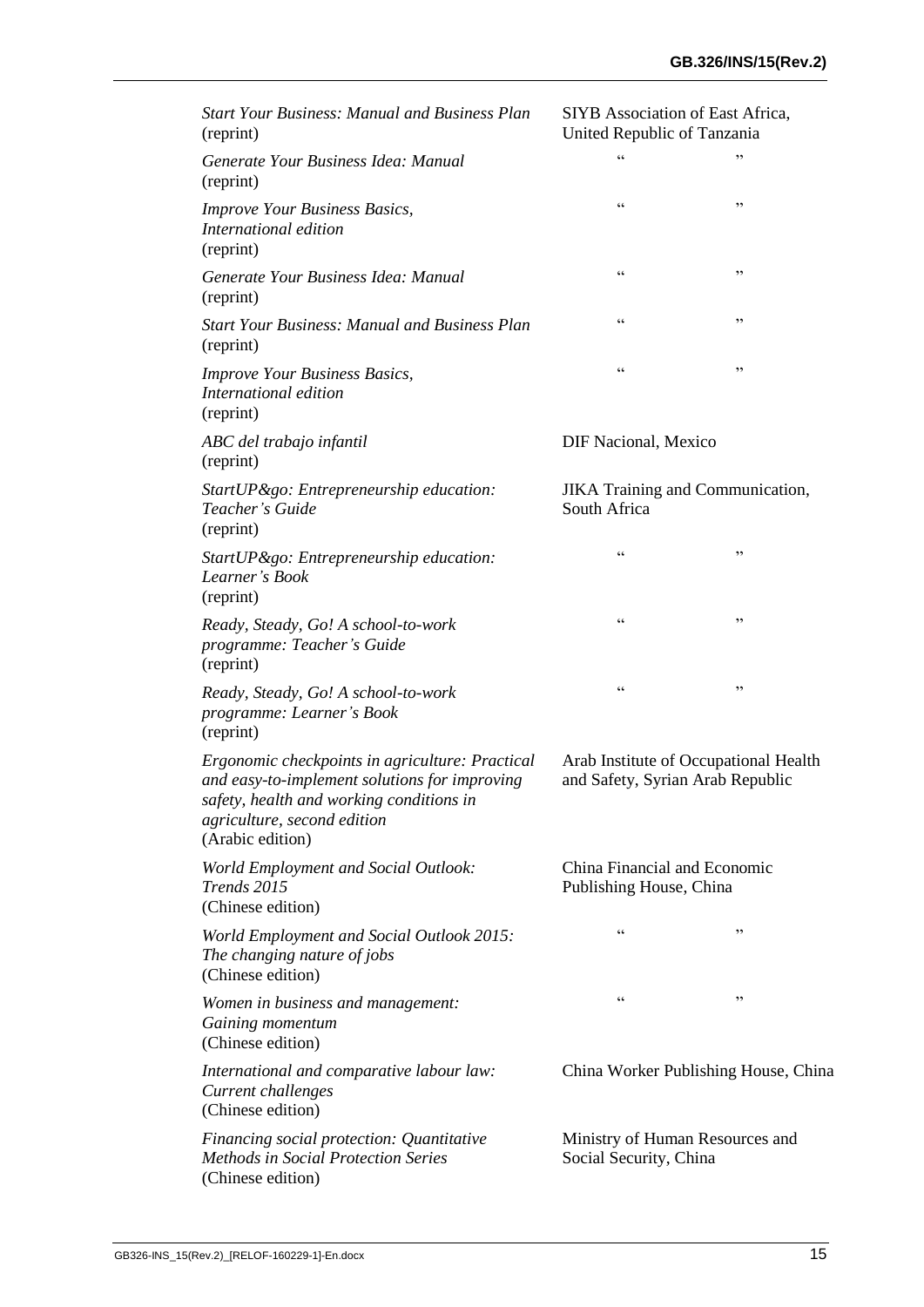| HealthWISE Trainers' Guide: Work improvement<br>in health services<br>(Chinese edition)                                                                             | National Institute for Occupational<br>Health & Poison Control, China       |        |
|---------------------------------------------------------------------------------------------------------------------------------------------------------------------|-----------------------------------------------------------------------------|--------|
| <b>HealthWISE Action Manual: Work improvements</b><br>in health services<br>(Chinese edition)                                                                       | $\zeta$ $\zeta$                                                             | ,,     |
| Women in business and management:<br>Gaining momentum<br>(Japanese edition)                                                                                         | Ittosha Incorporated (Publishers), Japan                                    |        |
| Global Wage Report 2014/15: Wages and<br>income inequality<br>(Japanese edition)                                                                                    | $\zeta$ $\zeta$                                                             | ,,     |
| World Employment and Social Outlook 2015:<br>The changing nature of jobs<br>(Japanese edition)                                                                      | $\zeta$ $\zeta$                                                             | ,,     |
| World Employment and Social Outlook:<br>Trends 2015<br>(Japanese edition)                                                                                           | $\zeta$ $\zeta$                                                             | ,,     |
| Training for change: New approach to<br>instruction and learning in working life<br>(Japanese edition)                                                              | Otori Publication, Japan                                                    |        |
| Ergonomic checkpoints: Practical and easy to<br>implement solutions for improving safety, health<br>and working conditions, second edition<br>(Korean edition, PDF) | Korean Industrial Health Association<br>(KIHA), Republic of Korea           |        |
| Training package on workplace risk assessment<br>and management for small and medium-sized<br>enterprises<br>(Mongolian edition)                                    | Occupational Safety and Health<br>Management Institute (OSHMI),<br>Mongolia |        |
| Guidelines for the use of the ILO international<br>classification of radiographs of pneumoconioses:<br>OSH 22 (revised edition, 2011)<br>(Polish edition)           | Institute of Occupational Medicine<br>Environmental Health, Poland          |        |
| Combating forced labour: A handbook for<br>employers and business: A checklist and<br>guidance for assessing compliance<br>(Portuguese edition)                     | Associação Portuguesa de Apoio à<br>Vitima (APAV), Portugal                 |        |
| <b>World Employment and Social Outlook:</b><br>Trends 2015<br>(Portuguese edition)                                                                                  | Ministério do Trabalho e da<br>Solidariedade Social, Portugal               |        |
| Achieving equal employment opportunities for<br>people with disabilities through legislation:<br><b>Guidelines</b><br>(Portuguese edition)                          | $\zeta$ $\zeta$                                                             | ,,     |
| Investigation of occupational accidents<br>and diseases: A practical guide for<br>labour inspectors<br>(Portuguese edition)                                         | $\zeta$ $\zeta$                                                             | $, \,$ |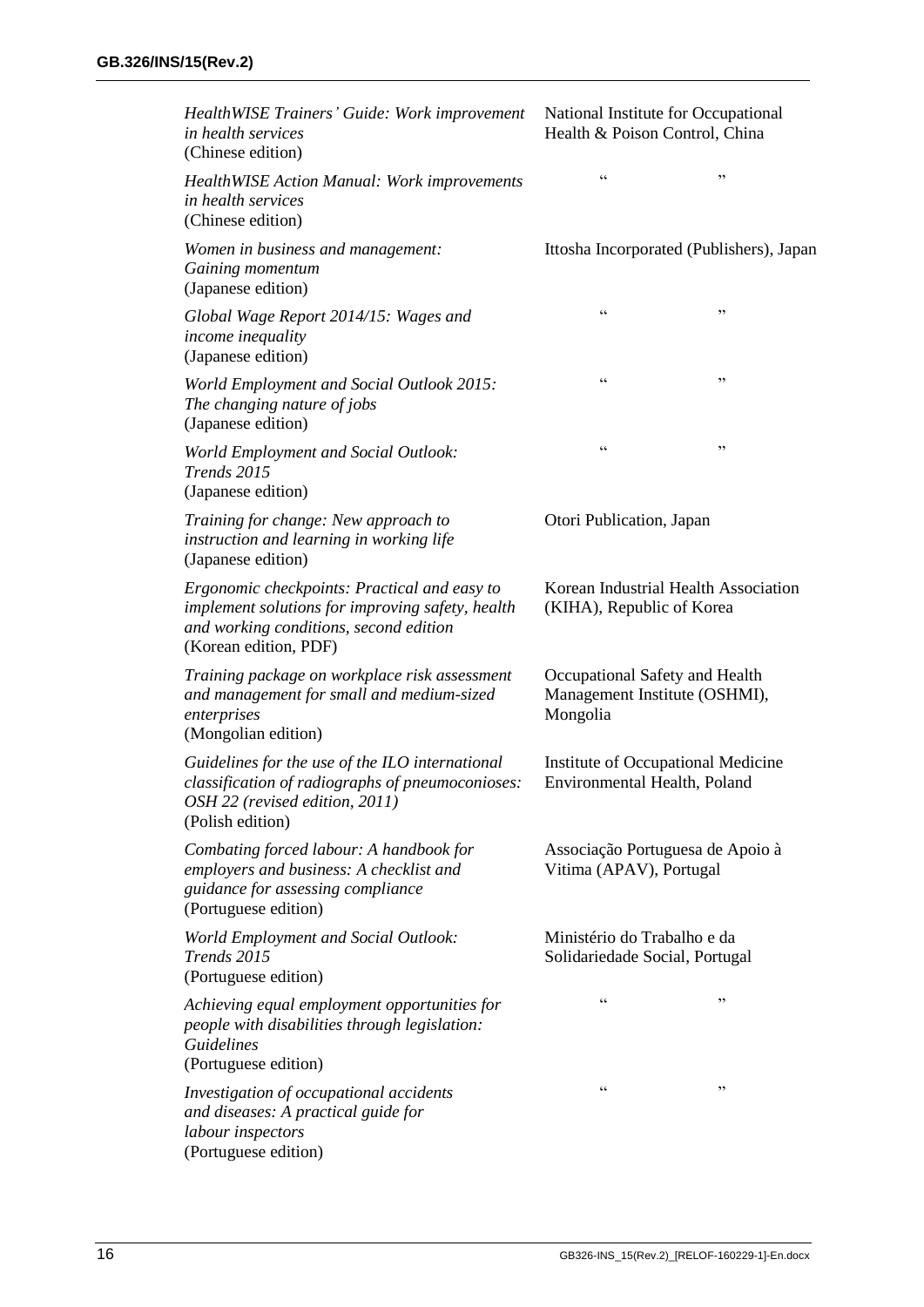| ILO policy guidelines on the promotion of decent<br>work for early childhood education personnel:<br>Meeting of Experts<br>(Portuguese edition)                                                          | $\zeta$ $\zeta$<br>,,                                       |  |
|----------------------------------------------------------------------------------------------------------------------------------------------------------------------------------------------------------|-------------------------------------------------------------|--|
| Small and medium-sized enterprises and decent<br>and productive employment creation: Report IV<br>(Portuguese edition)                                                                                   | $\zeta$ $\zeta$<br>,,                                       |  |
| Labour protection in a transforming world of<br>work: A recurrent discussion on the strategic<br>objective of social protection labour protection:<br>Report VI<br>(Portuguese edition)                  | $\zeta$ $\zeta$<br>,,                                       |  |
| The transition from the informal to the formal<br>economy, Report V(2B), ILC 104th Session 2015<br>(Portuguese edition)                                                                                  | $\zeta$ $\zeta$<br>,,                                       |  |
| Stress prevention at work checkpoints:<br>Practical improvements for stress prevention in<br>the workplace<br>(Portuguese edition)                                                                       | SOBANEBRASIL, Brazil                                        |  |
| Job preservation through worker cooperatives:<br>An overview of international experiences and<br>strategies<br>(Portuguese edition)                                                                      | UNISOL Brasil, Brazil                                       |  |
| Combating forced labour: A handbook for<br>employers and business: A checklist and<br>guidance for assessing compliance<br>(Romanian edition)                                                            | Associação Portuguesa de Apoio à<br>Vitima (APAV), Portugal |  |
| Labour markets, institutions and inequality:<br>Building just societies in the 21st century<br>(Spanish edition)                                                                                         | Ministerio de Empleo y Seguridad<br>Social, Spain           |  |
| Social protection global policy trends 2010–15:<br>From fiscal consolidation to expanding social<br>protection: Key to crisis recovery, inclusive<br>development and social justice<br>(Spanish edition) | C C<br>,,                                                   |  |
| Combating forced labour: A handbook for<br>employers and business: A checklist and<br>guidance for assessing compliance<br>(Swedish edition)                                                             | Associação Portuguesa de Apoio à<br>Vitima (APAV), Portugal |  |
| Safety and health in forestry work:<br>ILO code of practice, second edition<br>(Turkish edition)                                                                                                         | Ministry of Labour and Social Security,<br>Turkey           |  |
| Safety and health in construction:<br>ILO code of practice<br>(Turkish edition)                                                                                                                          | C C<br>, 2, 3                                               |  |